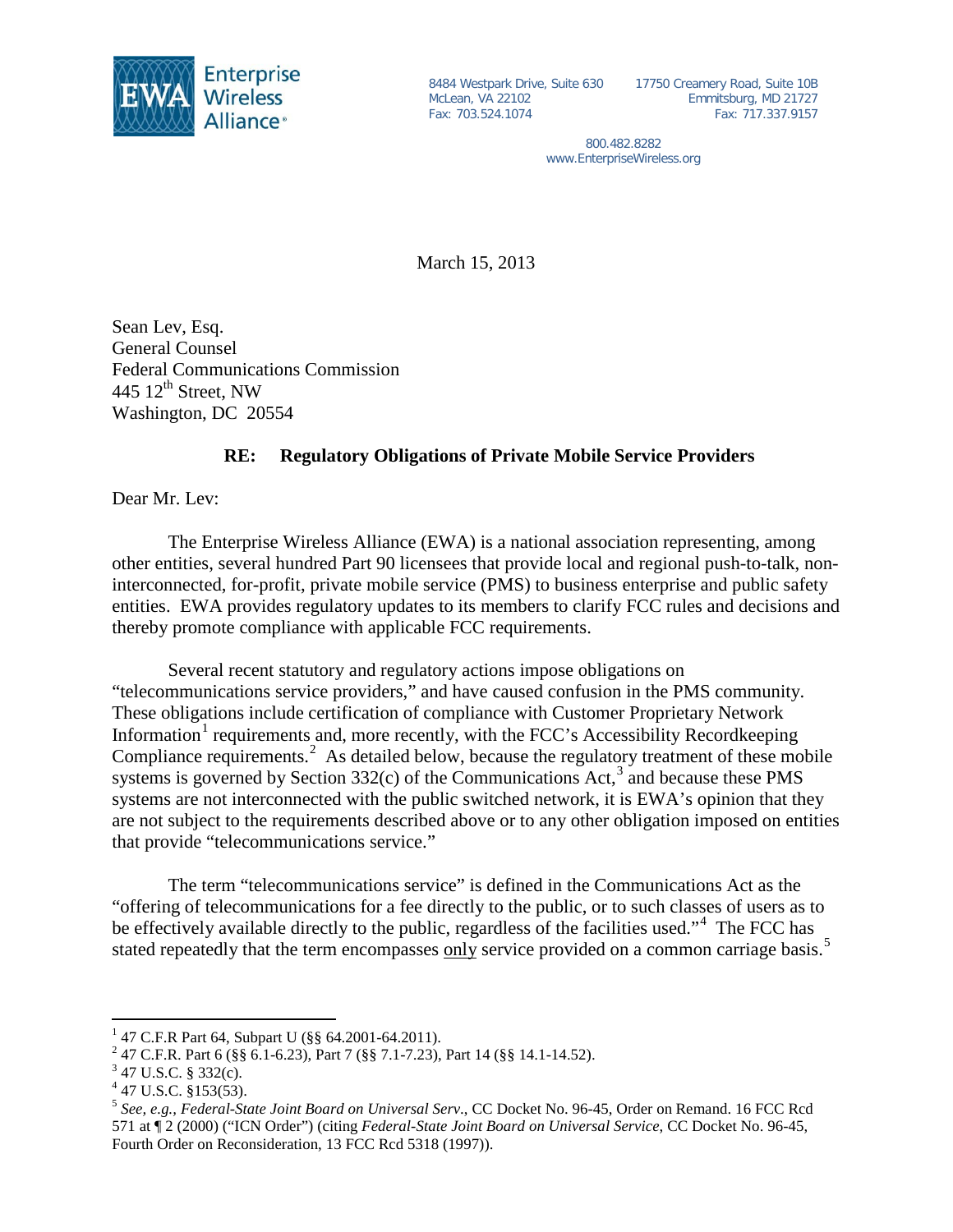Sean Lev, Esq. March 15, 2013 Page 2

 Although the non-interconnected PMS carriers represented by EWA do offer service for a fee, and the FCC generally has interpreted the term "the public" broadly despite regulatory and practical limitations on the class of users they can be served,  $6$  Section 332(c) of the Communications  $Act^7$  $Act^7$  defines the permissible regulatory treatment of all mobile services. It establishes a bright line demarcation between those that may be treated as common carriers – and, therefore, as telecommunications service providers – for regulatory purposes under Title II of the Act and those that may not.

Specifically, Congress determined that only persons engaged in the provision of a commercial mobile service (CMS) may be treated as common carriers. $8\text{ CMS}$  $8\text{ CMS}$  is defined as any mobile service "that is provided for profit **and makes interconnected service available** (A) to the public or (B) to such classes of eligible users as to be effectively available to a substantial portion of the public, as specified by regulation by the Commission."<sup>[9](#page-1-3)</sup> Thus, it expands the traditional definition of common carriage to add a criterion for mobile operations that the service also must be interconnected. The Act goes on to define the term "interconnected service" as that which "is interconnected with the public switched network...."<sup>[10](#page-1-4)</sup>

Conversely, the Act states that a person engaged in providing PMS "shall not…be treated as a common carrier **for any purpose** under this Act.<sup>"11</sup> PMS is defined as service that "is not a commercial mobile service or the functional equivalent of a commercial mobile service...."<sup>12</sup> Because the Act prohibits the FCC from regulating PMS as a common carrier offering, and because the FCC has determined that the provision of telecommunications service constitutes common carriage, the Act exempts PMS providers, those providing non-interconnected, forprofit mobile service, from obligations associated with the provision of telecommunications service.

To take an example, an FCC requirement that a PMS provider must certify, as a "telecommunications service provider," that it complies with recordkeeping obligations established in Section 14.31 of the FCC's Rules would necessarily treat the PMS provider as a common carrier. Such a requirement therefore would be impermissible, because Section  $332(c)(2)$  of the Act prohibits any such treatment of PMS providers.

This interpretation creates no inconsistency with prior FCC decisions in this area. Thus, the FCC concluded that the Iowa Communications Network (ICN), which operated a stateowned fiber optic telecommunications network, was a telecommunications carrier, despite legal restrictions limiting the entities eligible to be served on the network, a characteristic shared with most PMS licensees because of FCC eligibility rules.<sup>[13](#page-1-7)</sup> The FCC concluded that, "…restrictions" on eligibility to use a carrier's services do not necessarily preclude common carrier status."<sup>[14](#page-1-8)</sup>

- 
- 
- <span id="page-1-5"></span><span id="page-1-4"></span>
- 

<span id="page-1-0"></span><sup>&</sup>lt;sup>6</sup> *See, e.g.*, ICN Order.<br><sup>7</sup> 47 U.S.C. § 332(c).

<span id="page-1-7"></span><span id="page-1-6"></span>

<span id="page-1-3"></span><span id="page-1-2"></span><span id="page-1-1"></span><sup>&</sup>lt;sup>8</sup> *Id.* § 332(c)(1)(A).<br><sup>9</sup> *Id.* § 332(d)(1) (emphasis added).<br><sup>10</sup> *Id.* § 332(d)(2).<br><sup>11</sup> *Id.* § 332(c)(2) (emphasis added).<br><sup>12</sup> *Id.* § 332(d)(3).<br><sup>13</sup> ICN Order at ¶ 8; *see, e.g.*, 47 C.F.R. § 90.179(a).<br><sup>14</sup> IC

<span id="page-1-8"></span>